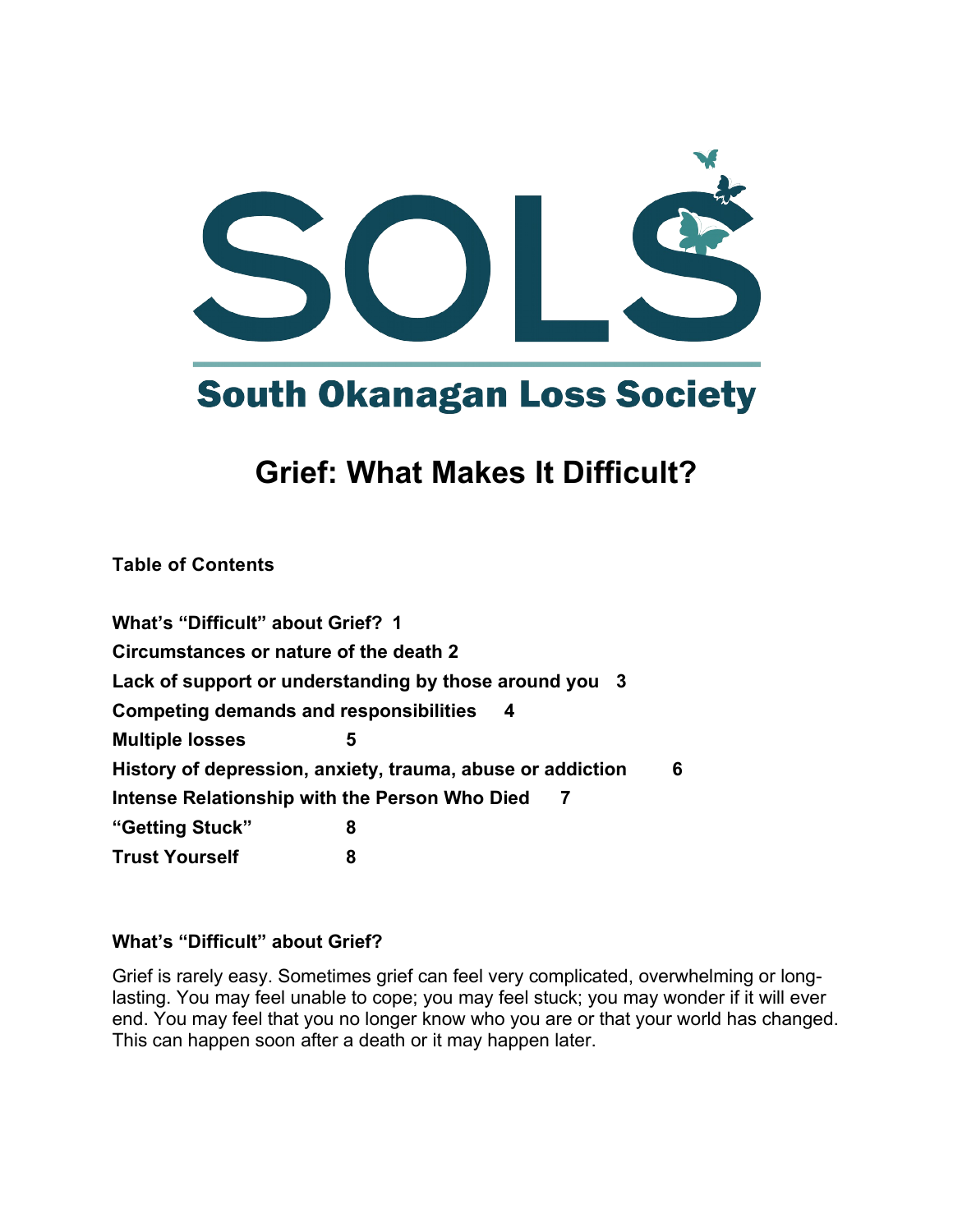Even "normal" grief can sometimes seem difficult. Why is this? There are many reasons, such as the following:

- Circumstances or nature of the death
- Lack of support or understanding by those around you
- Competing demands and responsibilities
- Multiple losses
- History of depression, anxiety, trauma, abuse or addiction

Any of these can make your grieving process more difficult. The information provided here is intended to help you to understand your grief and create ways to cope with it. Not all of this information will be relevant to your situation. Look for what seems useful to you right now.

Here are some general tips for dealing with "difficult" grief:

- Seek and accept offers of practical and emotional support (e.g., prepared meals, transportation, nonjudgmental listening).
- Look for ways to honour your memory of the person who has died.
- Find people and places where you can freely and safely express your feelings; or record your thoughts and feelings privately through journaling or audio recording.
- As much as you can, be patient with and kind to yourself. Remind yourself that you are in a difficult situation and that you're doing the best that you can.
- Remind yourself that you are the best expert about your grief. Your grief is what you say it is because you are the one experiencing it.

### **Circumstances or nature of the death**

Certain kinds of death, by their very nature, are generally more difficult to grieve than others. You may feel strong emotions, or you may feel numb or have difficulty believing that the death is real. Examples of these kinds of death include:

- Intentional traumatic deaths, such as suicide or homicide These deaths are usually disturbing because of the suffering involved. If you're grieving a death by murder or suicide, you may have questions that can't be fully answered. You may ask, "Why?" and wonder if there is something more you could or should have done.
- Accidental deaths, such as motor vehicle accidents, drownings or plane crashes Again, these deaths often leave a grieving person with upsetting images and unanswered questions.
- Untimely deaths, such as the death of a child Most parents expect to outlive their children. The death of a child upsets a sense of natural order, which can lead you to question your beliefs or shake your trust in life.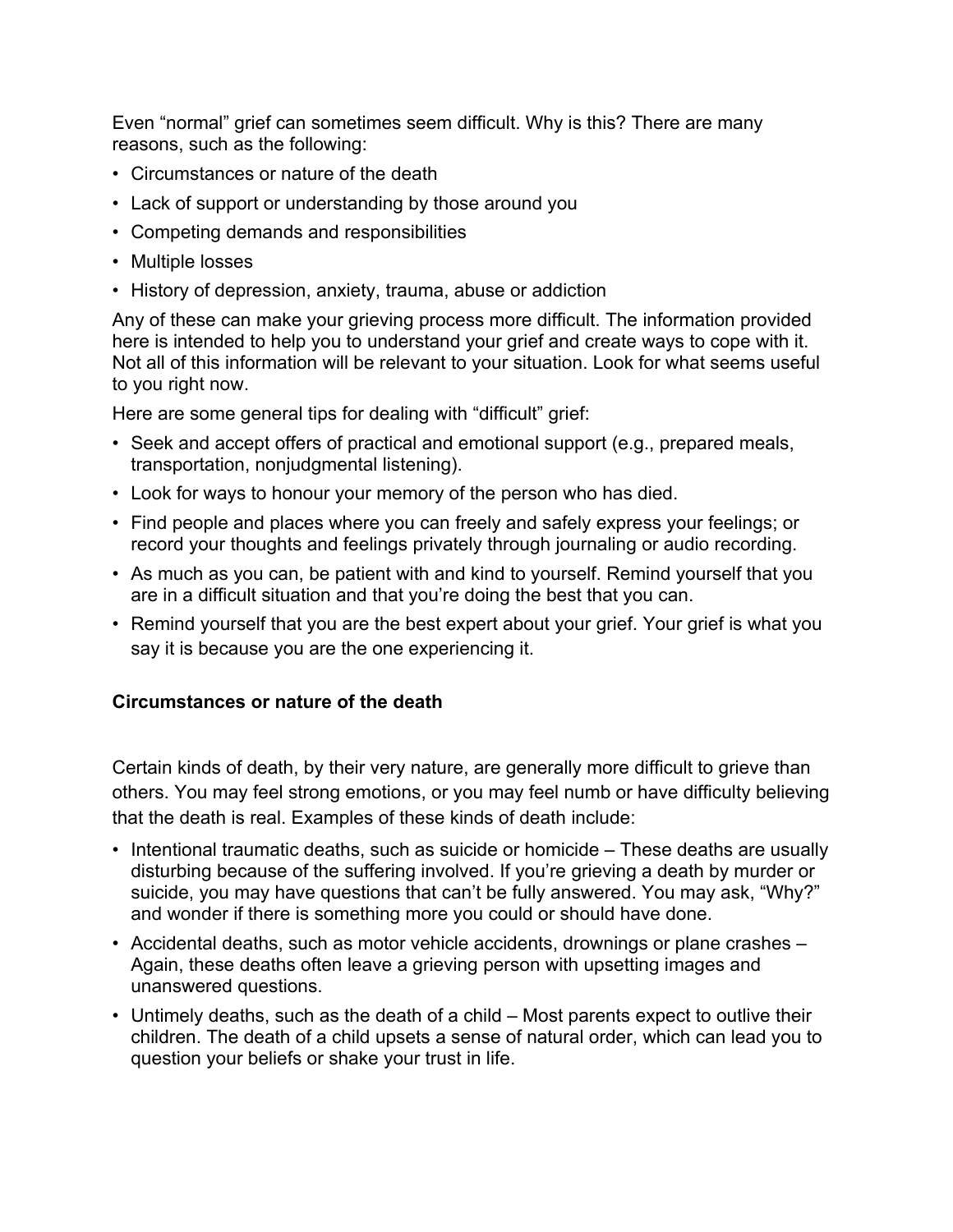- Ambiguous deaths, such as when the person's body is not found Putting a body to rest is often the last chance to say goodbye to someone. When there is no body, you may feel that you don't have closure.
- Sudden, unexpected deaths, such as heart attacks, aneurysms, medical failures or accidents – When you've had no time to prepare or say goodbye, you may experience additional longing, regret, guilt or anger. You may have difficulty deciding whether or not someone is to blame—including yourself.

#### **What May Help:**

- Understand that it may take more time to accept this reality.
- Having detailed information about the death and what happened may help you to accept that the death has happened.
- Remind yourself that some degree of "denial," numbness or disbelief can be a healthy way to cope.
- If you find that you're blaming yourself for the death, talk with a trusted friend or professional who will hear you out while offering support and reassurance.
- If you feel overwhelmed by the number of calls or inquiries from people, ask someone you trust to keep others informed of your needs and

wishes and to receive messages on your behalf.

If you are grieving a death by suicide, you may also want to read Grief After Suicide, another brochure that is available from Victoria Hospice. Visit our website at [www.victoriahospice.org](http://www.victoriahospice.org/) or call 250-370-8868.

### **Lack of support or understanding by those around you**

No matter how the death happened, most grieving people need and hope for emotional and practical support. Unfortunately, it isn't always offered. Below are some reasons why this might happen:

- In general, our culture is fast-paced and used to "quick fixes." If your grief lasts longer than other people think it should, you may begin to feel left behind and alone. You may also wonder if there is something wrong with you.
- If your usual support people are also grieving, they may be unable to give you the support you need. Because everyone grieves in their own way, family or friends may not understand or be able to respond to your needs at this time.
- You may find that people who have had no personal experience with loss and grief are unsure or unaware of how to help you.
- If your relationship with the person who died was secret or met with disapproval by friends and family, you may feel that you are silenced in your grief – that there is no place for it. (This is sometimes called "disenfranchised grief.")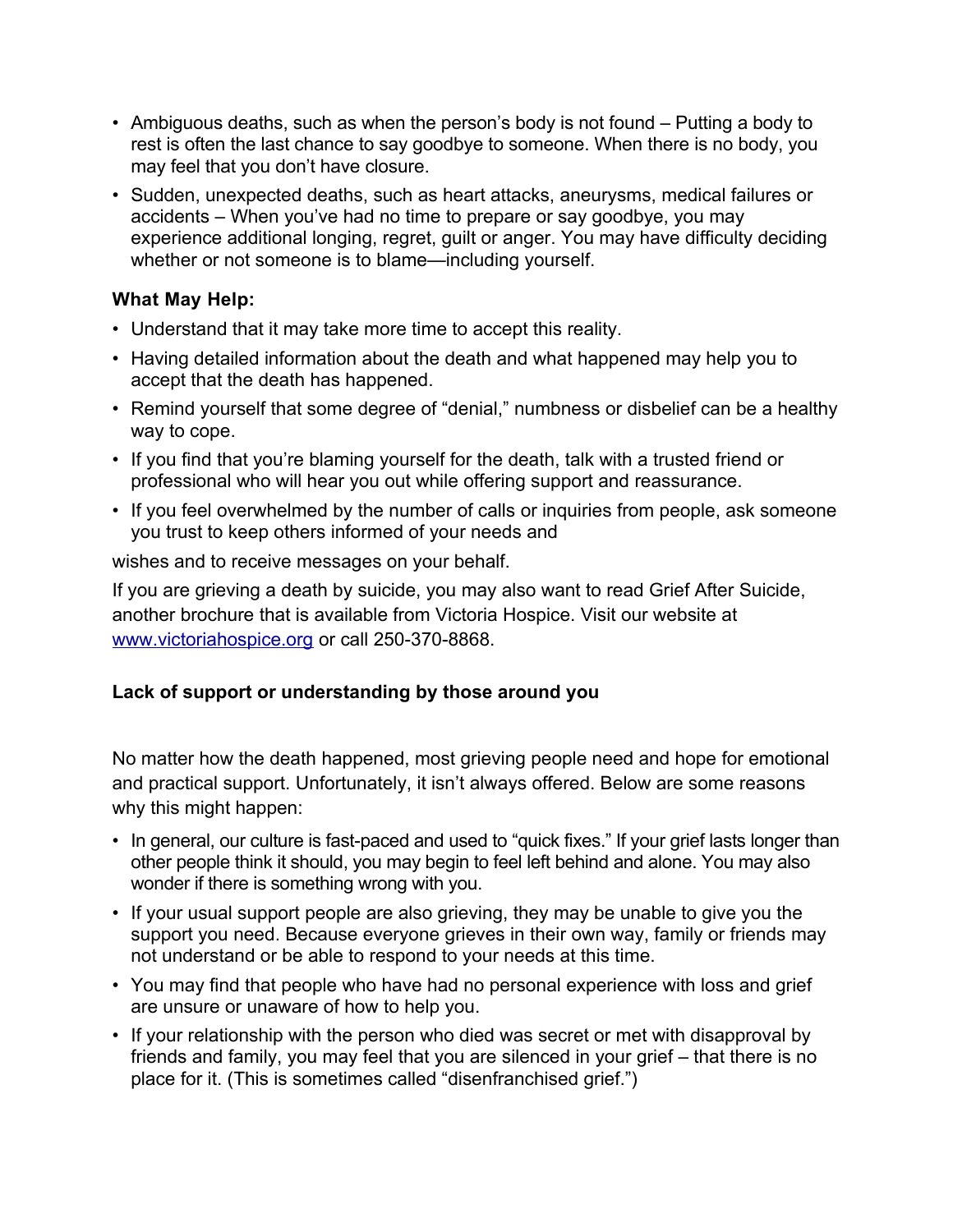#### **What May Help:**

- Remind yourself that grief is not something to be hurried or "fixed." No one else can set a timeline for your grief.
- Be understanding of other people who are grieving this same death. If they are unable to support you, find other people who can.
- If you are feeling alone in your grief, reach out to trusted friends, family, professionals or a support group.
- Remember that what others say about grief and loss may be true for them, but that doesn't necessarily make it right for you.

#### **Competing demands and responsibilities**

Life goes on in spite of grief. This is a time when you need to do some re-balancing: Grief may take energy that will no longer be available for other work. At the same time, you may have duties, obligations or responsibilities that won't go away, in which case you may need to put some of your grieving "on hold."

- You may feel pressured to return to work or school before you are ready.
- You may have caregiving responsibilities for example, children or aging parents.
- You may have additional responsibilities as a result of the death, such as running a business, selling property or settling an estate.

#### **What May Help:**

- If taking a leave of absence is not possible, consider other ways to reduce your workload. Are there other tasks that you could give up, even temporarily? Could friends or family take over some of your work for awhile (e.g., cooking or cleaning)?
- Give thought to which caregiving responsibilities you absolutely must do and which you could let go of for now. Is there anyone else who could take on some of these or help with them for a short while?
- Remind yourself that some tasks are short lived and must be completed immediately, while others can wait. Set priorities and try to pace yourself.
- You may need to put parts of your grief "on hold" while you complete a task. If this happens, make sure that there is time for your grief later.

#### **Multiple losses**

You may have experienced other losses and other deaths recently or long ago. Although each of these will have been different, you may find that this latest death has had a much bigger impact on you than you expected. You may feel numb or you may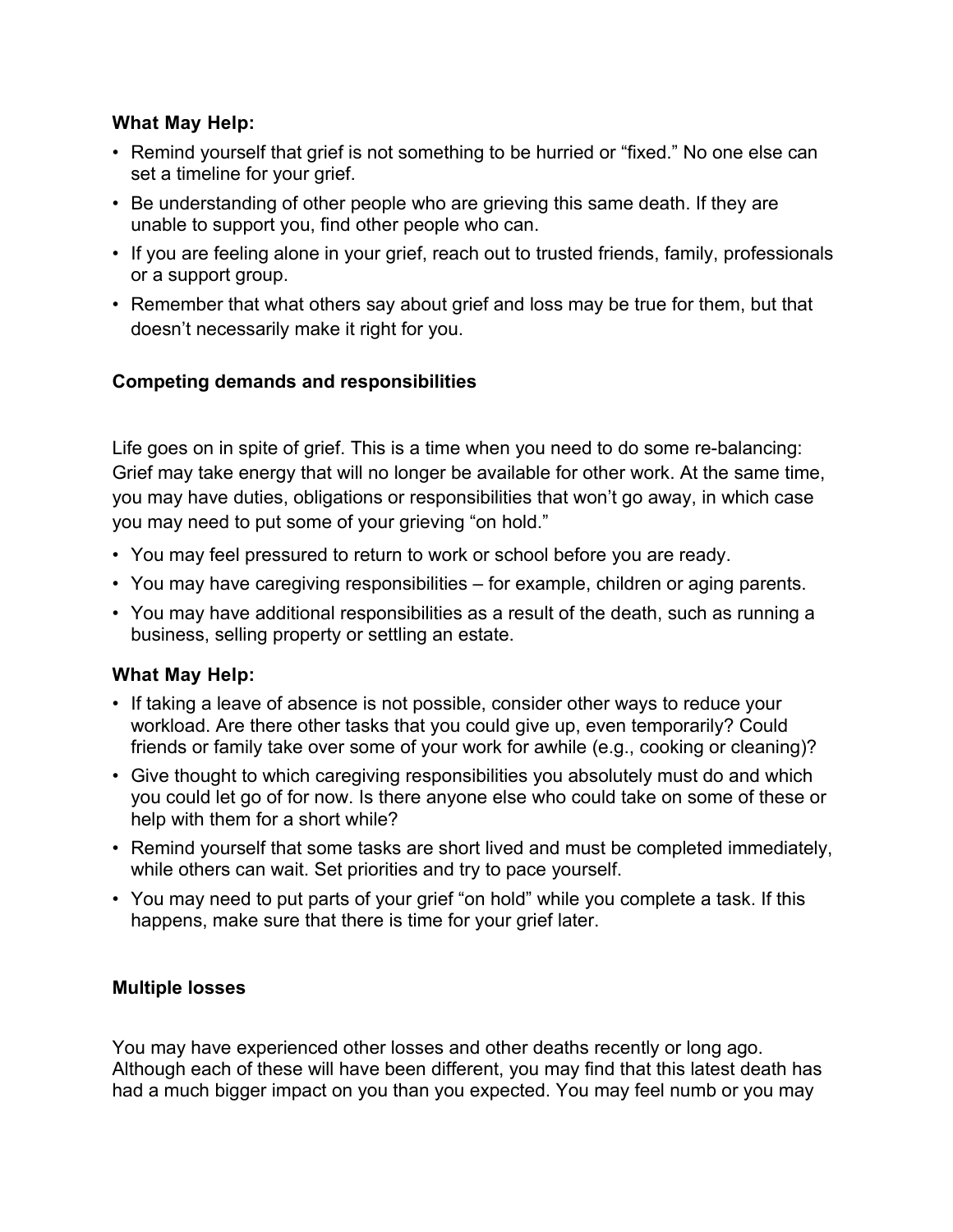feel overwhelmed by emotions that link one loss to another. Some of the other losses that may now be affecting you include:

- Non-death losses such as a divorce or separation, job loss, a move or retirement
- Unresolved bereavements such as an earlier death that you may not have been able to grieve.
- Cumulative grief such as another significant death or a number of deaths or losses that happened recently or close together.
- Secondary losses such as a loss of a role, home, income, friendships or faith.

#### **What May Help:**

- Learn to balance time for grieving with time for resting, distraction or activity.
- Identify other losses. Look for themes: How are these losses linked together? How are they similar? How are they different?
- Re-visit earlier deaths and allow yourself to grieve what you lost.
- Make room for healing and rebuilding. Take time for what you need.
- Seek support or solitude according to your needs and coping style.

#### **History of depression, anxiety, trauma, abuse or addiction**

Grief can leave you vulnerable to setbacks if you have – or have had – difficulties with depression, anxiety, trauma, abuse or addiction. It can be hard to know what is your grief and what is, for example, a return to depression.

- Some people experience a degree of depression and/or anxiety while grieving. Usually, this is not severe or long-lasting.
- Memories of traumatic or abusive experiences may re-surface when you're grieving. You may have strong or confusing feelings related to those experiences.
- Addictive patterns may return or intensify while you're grieving. Addictions are often an attempt to cope, so while grieving you may find yourself drawn to an old – or new – addiction.

#### **What May Help:**

- Many people manage depression and anxiety through self-talk, meditation, physical activity or relaxation exercises. However, if you find that your daily functioning is negatively affected or if you feel that you are at risk of a relapse, make an appointment with your doctor. Even short-term use of medications can sometimes be helpful.
- You may need time and assistance to sort out how old losses from past trauma or abuse are affecting you in the present. Particularly where the person who has died was abusive towards you, your feelings may change unpredictably. For example, you may feel anger one moment and intense sadness the next.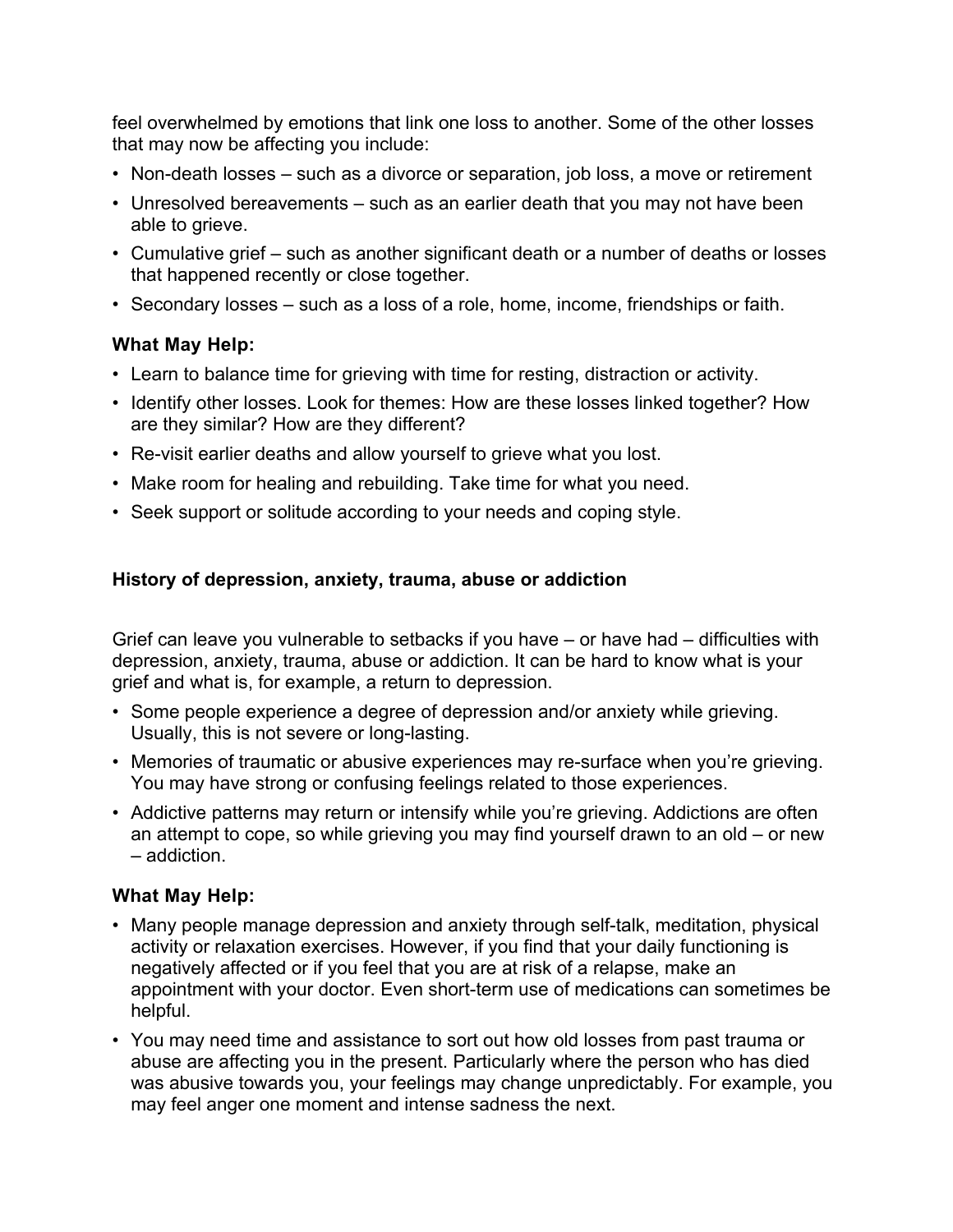• Remind yourself of all that you have learned about your addiction and how this coping mechanism has not been helpful to you. Use tools you have learned to help you cope and stay healthy. Reach out to supports that have been there for you in the past.

#### **Intense Relationship with the Person Who Died**

Death brings an end to a life, but not necessarily to the relationship you had with the person who died. If you had either a particularly close or an especially troubled relationship with the person who died, you may experience difficulties when grieving. For example, you may feel guilty about going on with your life without that person; or you may feel angry that you never received an apology from someone who hurt you.

- You may feel you have "unfinished business" that the person died before you had a chance to say or do something that was important to you.
- You may struggle with unexpected feelings or thoughts, such as relief that the person is dead or surprise that you're still angry with them.
- You may not have the support of other family members who had a different relationship with the person who has died.

#### **What May Help:**

- Identify and explore any unresolved issues between you and the person who died.
- Make room for all of your feelings, whatever they may be.
- Identify resources, supports and options that may help you.
- Remember that your relationship with the person who died is unique, and no one else can tell you what your grief "should" be.

#### **"Getting Stuck"**

At some point, many grieving people feel that they are "stuck." To you or others in your life it may seem that nothing has changed or you may feel disappointed that you are not "better." Even though this can be part of the normal grieving process, it can be confusing. Remind yourself that there is often more going on "under the surface" and that you are moving at a pace that is right for you. If you are feeling really concerned or frustrated about your grief, this may be a time when it would help to talk with a counsellor.

#### **What May Help:**

- Be patient and remain open to change. This may be a time to rest or slow down.
- Find ways to control upsetting thoughts and emotions, and to pace your grieving. Seek help with this if you need it.